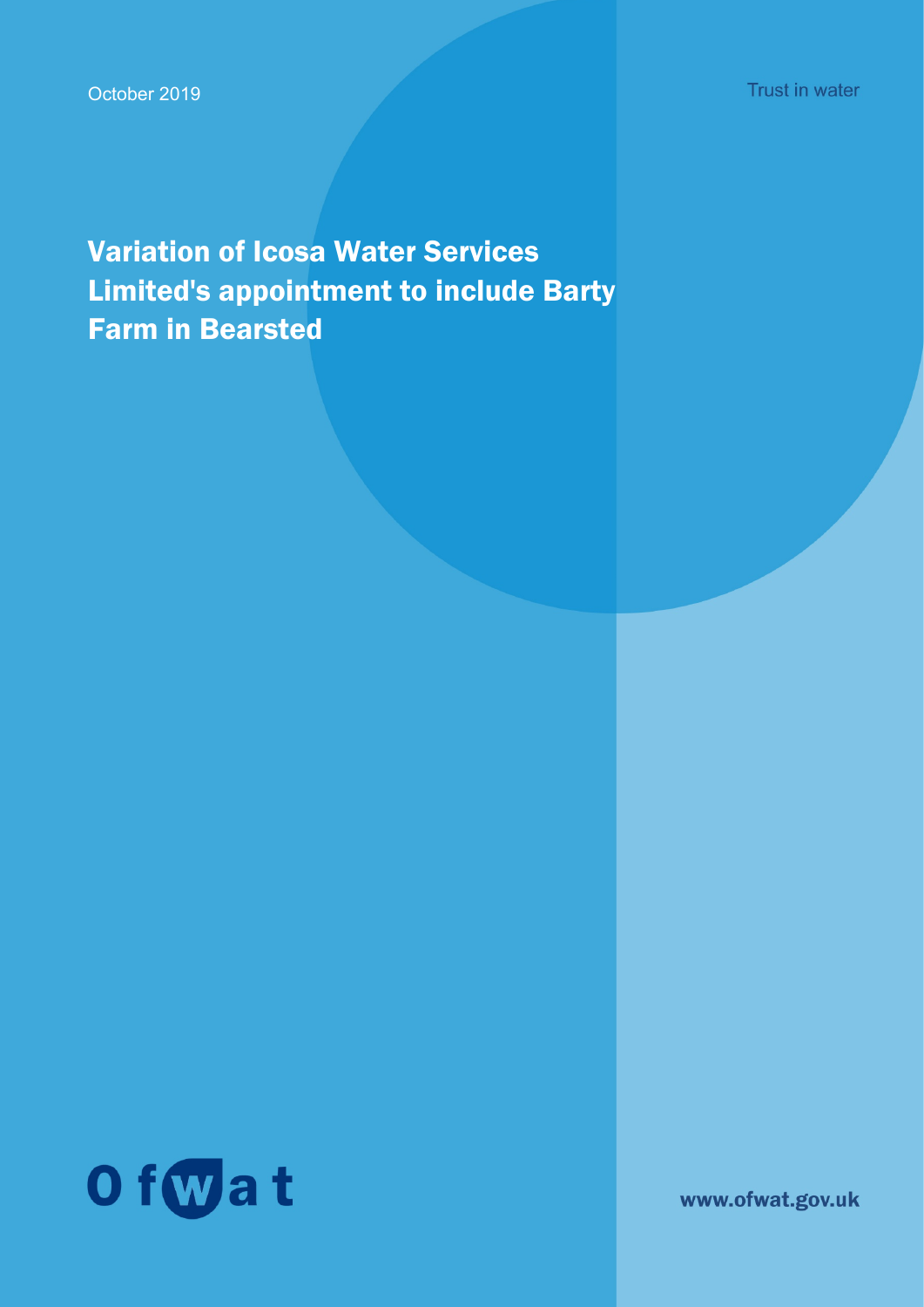## 1. About this document

#### Variation of Icosa Water Services Limited's appointment to include Barty Farm

On 8 August 2018, Ofwat began a consultation on a proposal to vary Icosa Water Services Limited's ("Icosa") appointment to become the sewerage services provider for a development in Southern Water Services Limited's ("Southern Water") sewerage services area called Barty Farm in Bearsted ("the Site").

The consultation ended on 5 September 2018. During the consultation period, we received representations from three organisations, which we considered in making our decision. On 1 October 2019, we granted Icosa a variation to its existing appointment to enable it to supply sewerage services to the Site.

This notice gives our reasons for making this variation.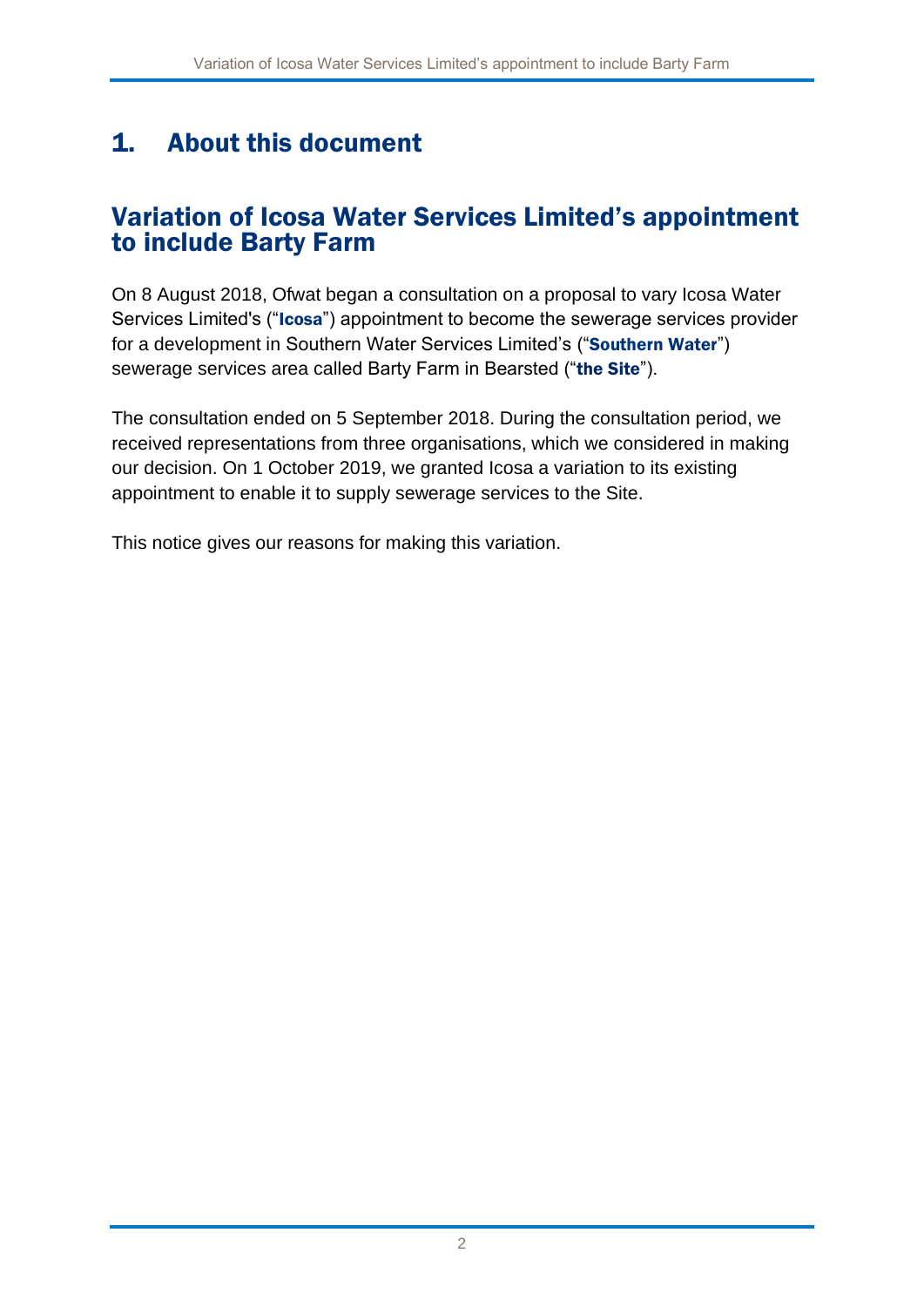# **Contents**

|                      | 1. About this document                    | $\overline{2}$ |
|----------------------|-------------------------------------------|----------------|
| 2.                   | Introduction                              | 4              |
|                      | 3. The application                        | 6              |
|                      | 4. Responses received to the consultation | 8              |
|                      | 5. Conclusion                             | 10             |
| Appendix 1: Site Map |                                           | 11             |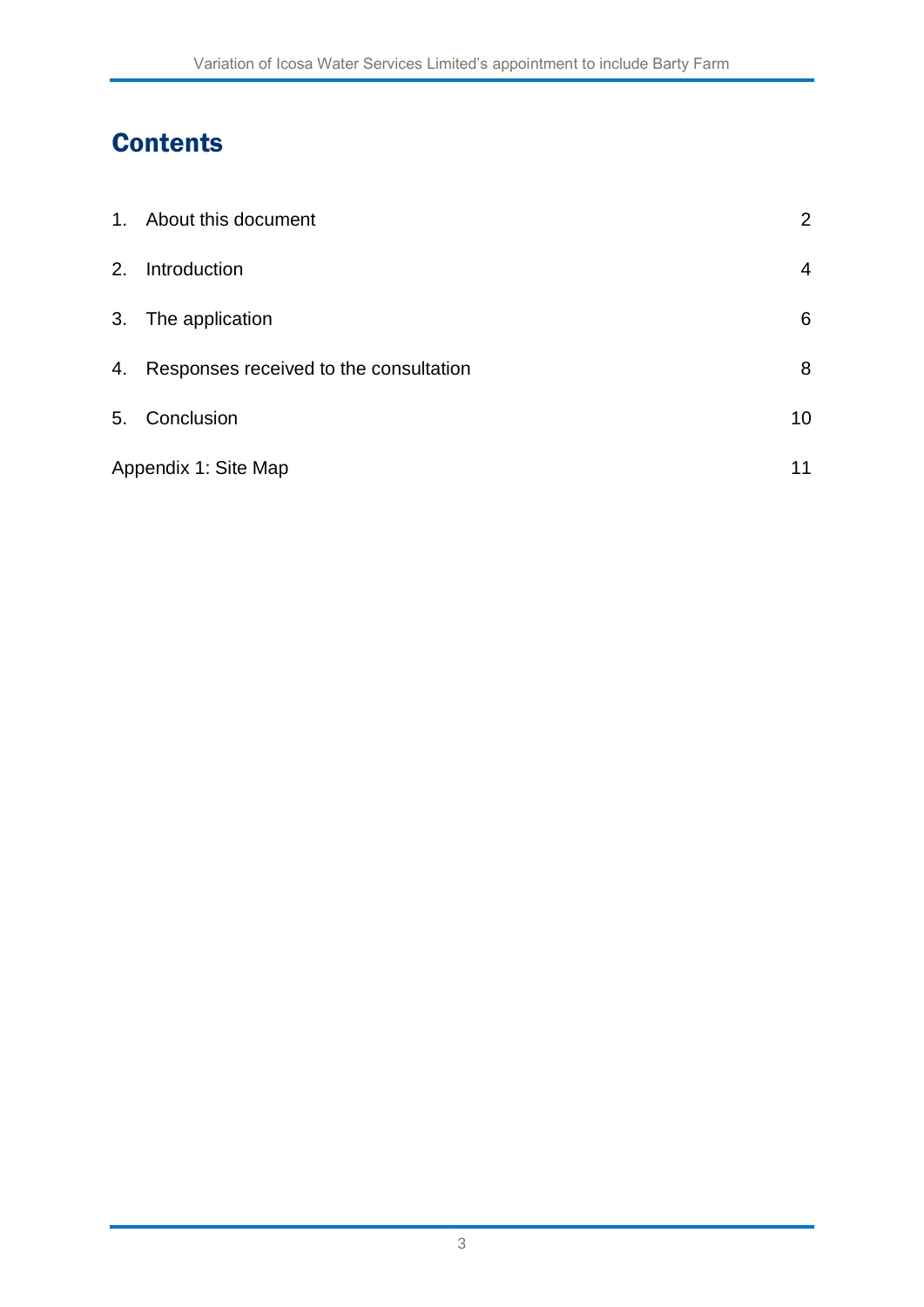## 2. Introduction

The new appointment and variation mechanism, specified by Parliament and set out in primary legislation, allows one company to replace the current company as the provider of water and/or sewerage services for a specific area. This mechanism can be used by new companies to enter the market and by existing companies to expand into areas where they are not the appointed company. In this case, Icosa applied to replace Southern Water to become the appointed sewerage company for the Site.

A company may apply for a new appointment (or a variation of its existing appointment to serve an additional site) if any of the following three criteria are met:

- None of the premises in the proposed area of appointment is served by the existing appointed company at the time the appointment is made (the "unserved criterion");
- Each premises is likely to be supplied with at least 50 mega litres per year (in England) or at least 250 mega litres per year (in Wales) and the customer in relation to each premises consents ("the large user criterion");
- The existing water and sewerage supplier in the area consents to the appointment ("the consent criterion").

When considering applications for new appointments and variations ("NAV"), Ofwat operates within the statutory framework set out by Parliament, including our duty to protect consumers wherever appropriate, by promoting effective competition. In particular, in relation to unserved sites, we seek to ensure that the future customers on the site – who do not have a choice of supplier – are adequately protected. When assessing applications for new appointments and variations, the two key policy principles we apply are:

- 1. Customers, or future customers, should be no worse off than if they had been supplied by the existing appointee; and
- 2. We must be satisfied that an applicant will be able to finance the proper carrying out of its functions as a water and/or sewerage company.

Entry and expansion (and even the threat of such by potential competitors) can lead to benefits for different customers (such as household and business customers and developers of new housing sites). Benefits can include price discounts, better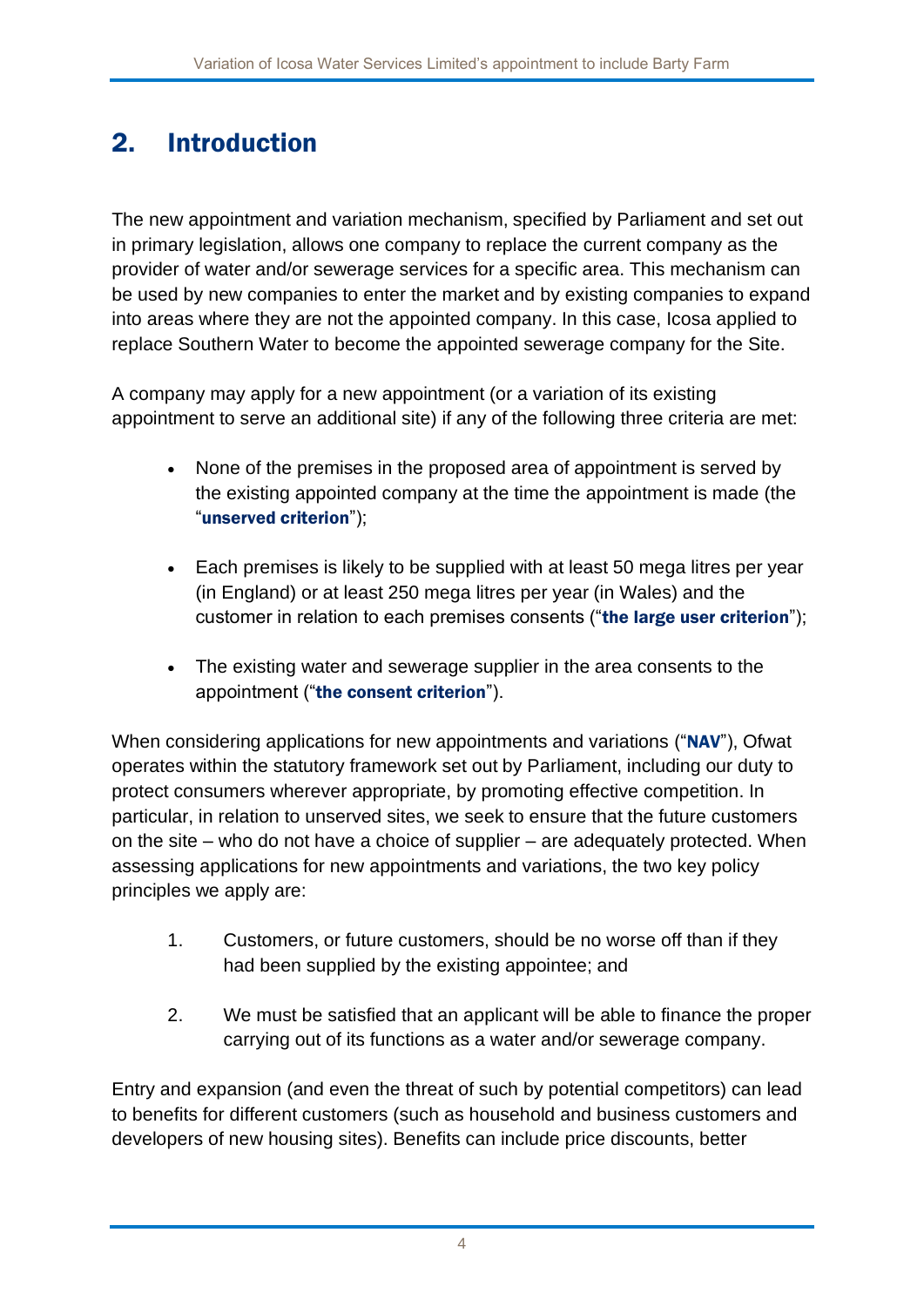services, environmental improvements and innovation in the way services are delivered.

Benefits can also accrue to customers who remain with the existing appointee, because when the existing appointee faces a challenge to its business, that challenge can act as a spur for it to improve its services. We believe the wider benefits of competition through the new appointments and variations mechanism can offset any potential disbenefits for existing customers that might arise. We consider these potential disbenefits in more detail below.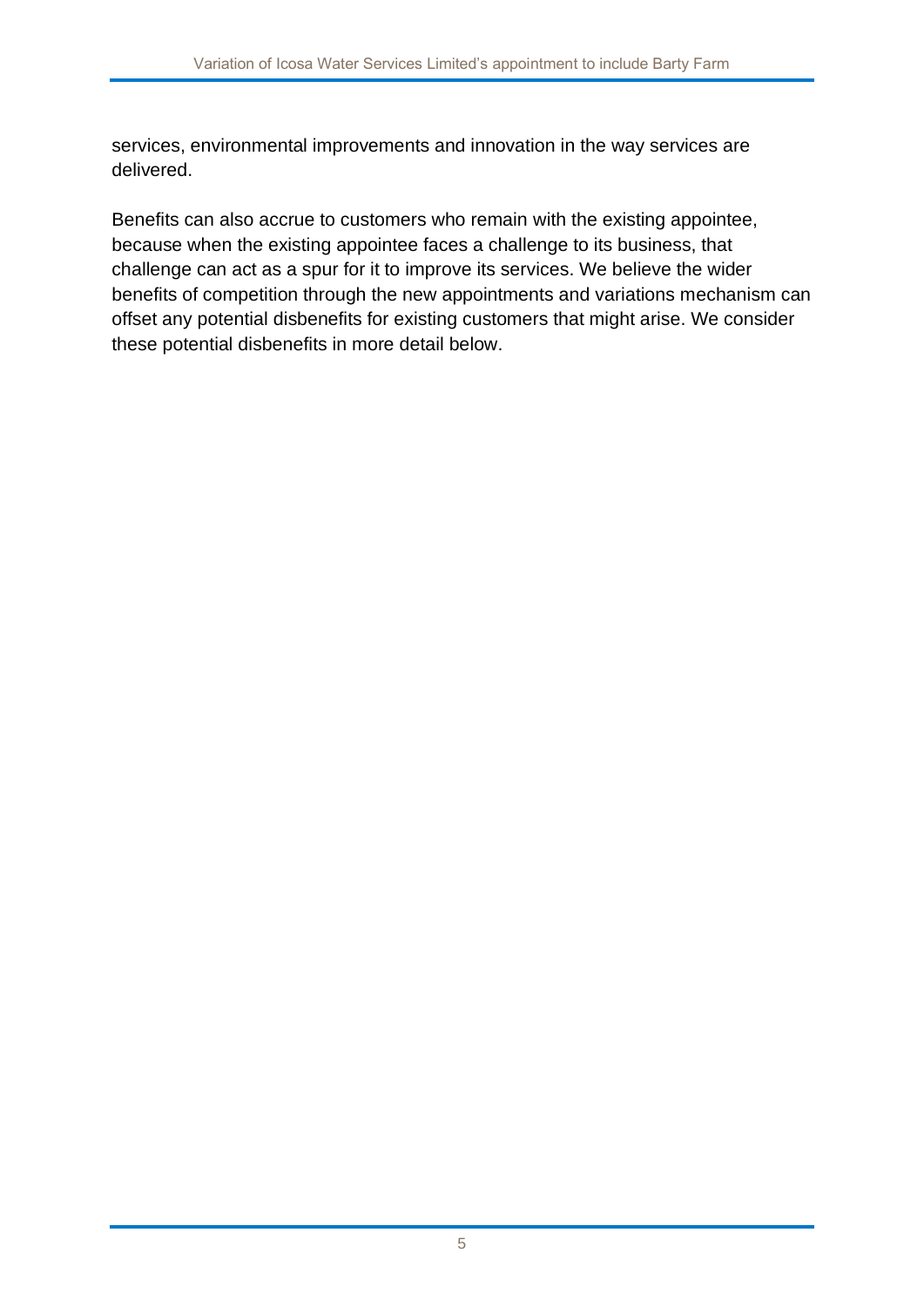## 3. The application

Icosa applied to be the sewerage services appointee for the Site under the unserved criterion set out in section 7(4)(b) of the Water Industry Act 1991 ("WIA91"). Icosa will serve the Site by way of a bulk agreement with Southern Water.

#### 3.1 Unserved status of the site

To qualify under the unserved criterion, an applicant must show that at the time the appointment or variation is made, none of the premises in the proposed area of appointment is served by the existing appointee.

Icosa provided an independent report which confirmed the Site is unserved. We submitted the independent report to Southern Water and it confirmed on 11 July 2018 that it agrees with the findings.

The Site is greenfield and a map provided by Southern Water demonstrates that there are no assets on Site. Aerial view pictures show that there are also no properties on the Site.

Having reviewed the facts of this Site, and taking into account the independent report, we consider the Site to be unserved for sewerage.

#### 3.2 Financial viability of the proposal

We will only make an appointment or variation if we are satisfied that the proposal poses a low risk of being financially non-viable. We assess the risk of financial viability on a site-by-site basis and also consider the financial position of the company as a whole.

In this case, we considered the financial viability of the Site as a package with four other applications: Common Road, West End Lane, Benhill Mill Road and Rochester Riverside. Based on the information available to us, we concluded this package of sites demonstrates sufficient financial viability, and Icosa has satisfied us that it can finance its functions and that it is able to properly carry them out.

#### 3.3 Assessment of 'no worse off'

Icosa will offer charges equivalent to those of Southern Water.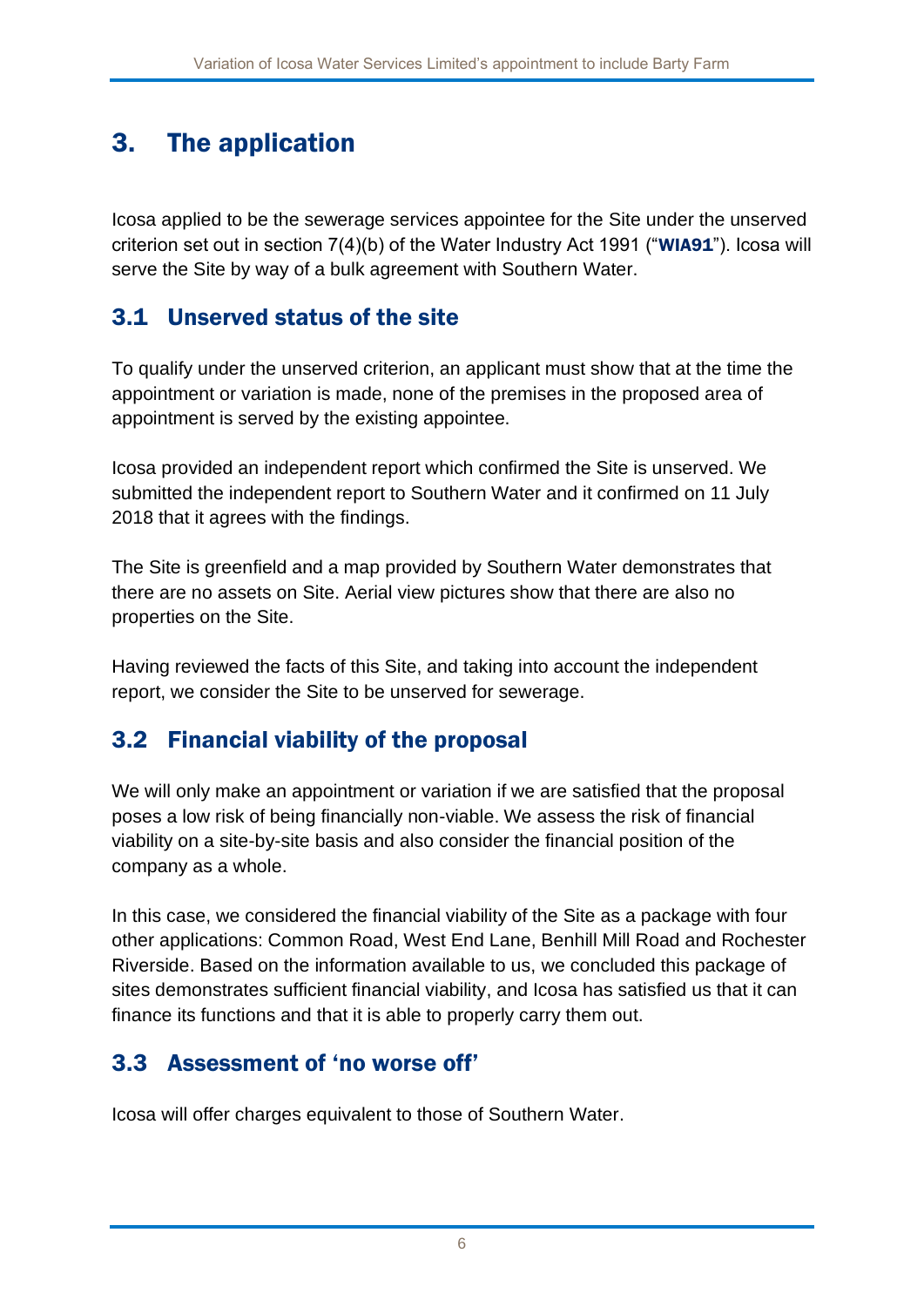With regard to service levels, we have reviewed Icosa's Codes of Practice and its proposed service levels and compared these to the Codes of Practice and the performance commitments of Southern Water. Based on this review, we are satisfied that customers will be offered an appropriate level of service by Icosa and that overall customers will be 'no worse off' being served by Icosa instead of by Southern Water.

#### 3.4 Effect of variation on Southern Water's customers

In considering whether customers will be no worse off, we also looked at the potential effects of this variation on the price that Southern Water's existing customer base may face.

The calculation necessarily depends on a range of assumptions, and there are clearly difficulties involved in quantifying the effect on customers of Southern Water. It is therefore necessary to use a simplified set of figures. We have expressed the effect in 'per bill' terms to try and quantify the possible effect in an easily understandable way. Broadly, we have assessed the potential magnitude of this impact by comparing how much Southern Water might have expected to receive in revenue from serving the Site directly, were they to serve the Site, with the revenues they might expect from the proposed arrangement with Icosa.

In this case, we have calculated that we calculated that there may be a potential impact on the bills of Southern Water's existing customers of £0.001.

This impact does not take into account the potential spillover benefits to customers arising from dynamic efficiencies achieved as a result of the competitive process to win new sites.

#### 3.5 Developer choice

Where relevant, we take into consideration the choices of the Site developer. In this case, the developer (Dandara Limited) said that it wanted Icosa to be the sewerage company for the Site.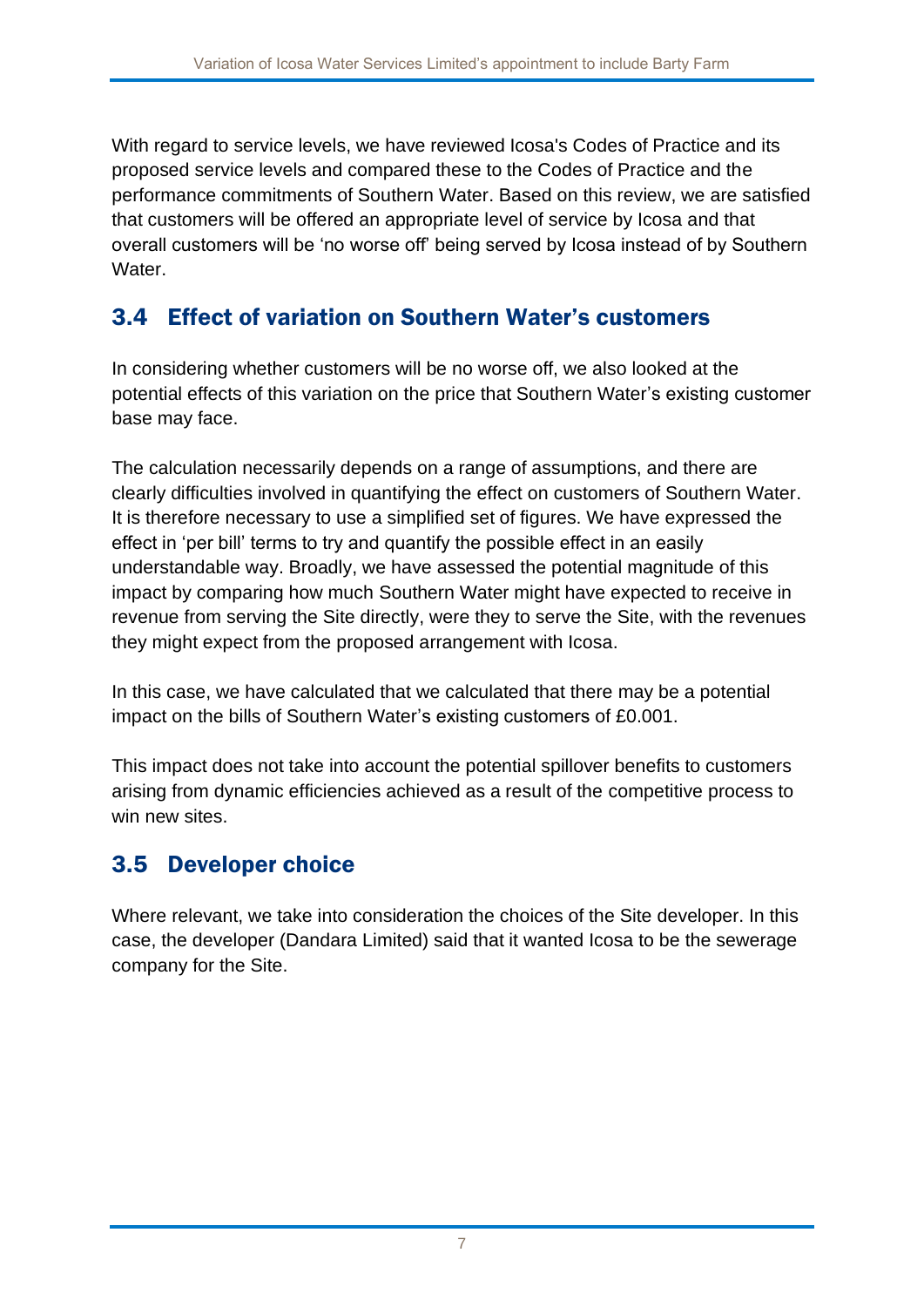## 4. Responses received to the consultation

We received three responses to our consultation; from the Consumer Council for Water ("CCWater"), the Environment Agency ("EA") and Southern Water. We considered these responses before making the decision to vary Icosa's appointment. The points raised in the responses are set out below.

### 4. 1 CCWater

Overall, CCWater agrees with Ofwat's assessment that customers will be no worse off if served by Icosa instead of Southern Water. CCWater accepts that given Icosa's relatively small size and disparate nature of its customer base, it may be appropriate for Icosa to tailor some of the services that it provides. Until it can provide a social tariff, CCWater stated that it would expect Icosa to offer appropriate, flexible support to any individual customers in financial difficulty that would otherwise benefit from a social tariff. CCWater expects that this should not be at the expense of Icosa's other customers since the company is not currently in a position to research the views of its customers on the potential for a cross-subsidy.

CCWater noted that there would be a very low cost passed on to Southern Water's existing customers although, did not see that they would receive any significant benefit. CCWater also highlighted that it is disappointed that there is no direct financial benefit to customers on the Site as a result of having Icosa as its water supply provider in that customers on the Site will not receive a discount.

#### Our response

One of Ofwat's key NAV policies is that customers should be 'no worse off' if a NAV is granted. In other words, an applicant must ensure its new customers are made no worse off in terms of price and service than if they had been served by the previous incumbent. This requirement has been met by Icosa in its proposal to improve the levels of service and match the pricing set by Southern Water. We do not require applicants to better the service and price of the previous incumbent.

### 4. 2 EA

The EA advised that it had no representations to make in response to our consultation.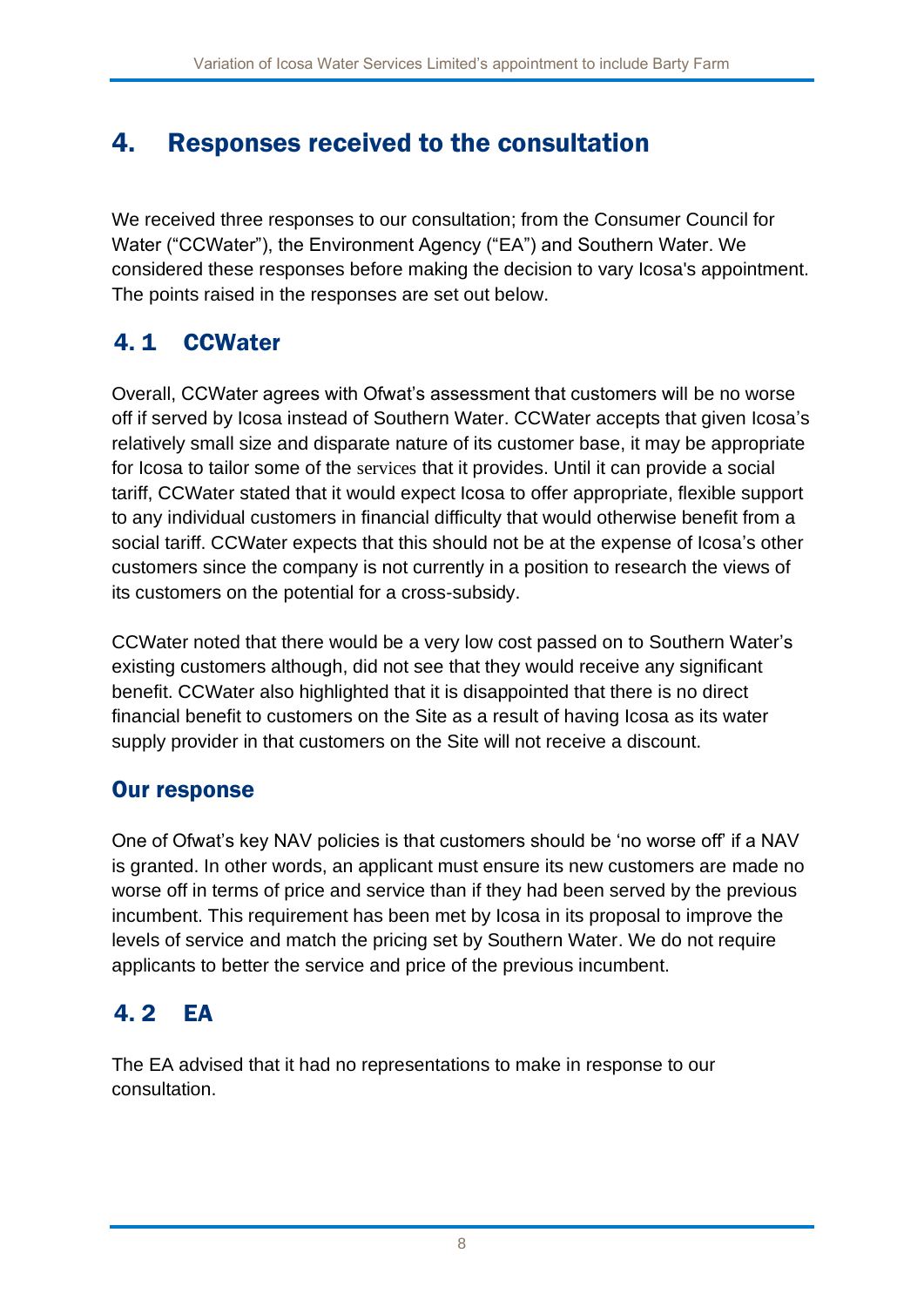### 4. 3 Southern Water

Southern Water confirmed that it had no further representations to make in response to our consultation. It highlighted that at the time of responding to the consultation the bulk discharge agreement had not yet been signed. As detailed above, this has now been signed and a copy was provided to Ofwat on 18 September 2019.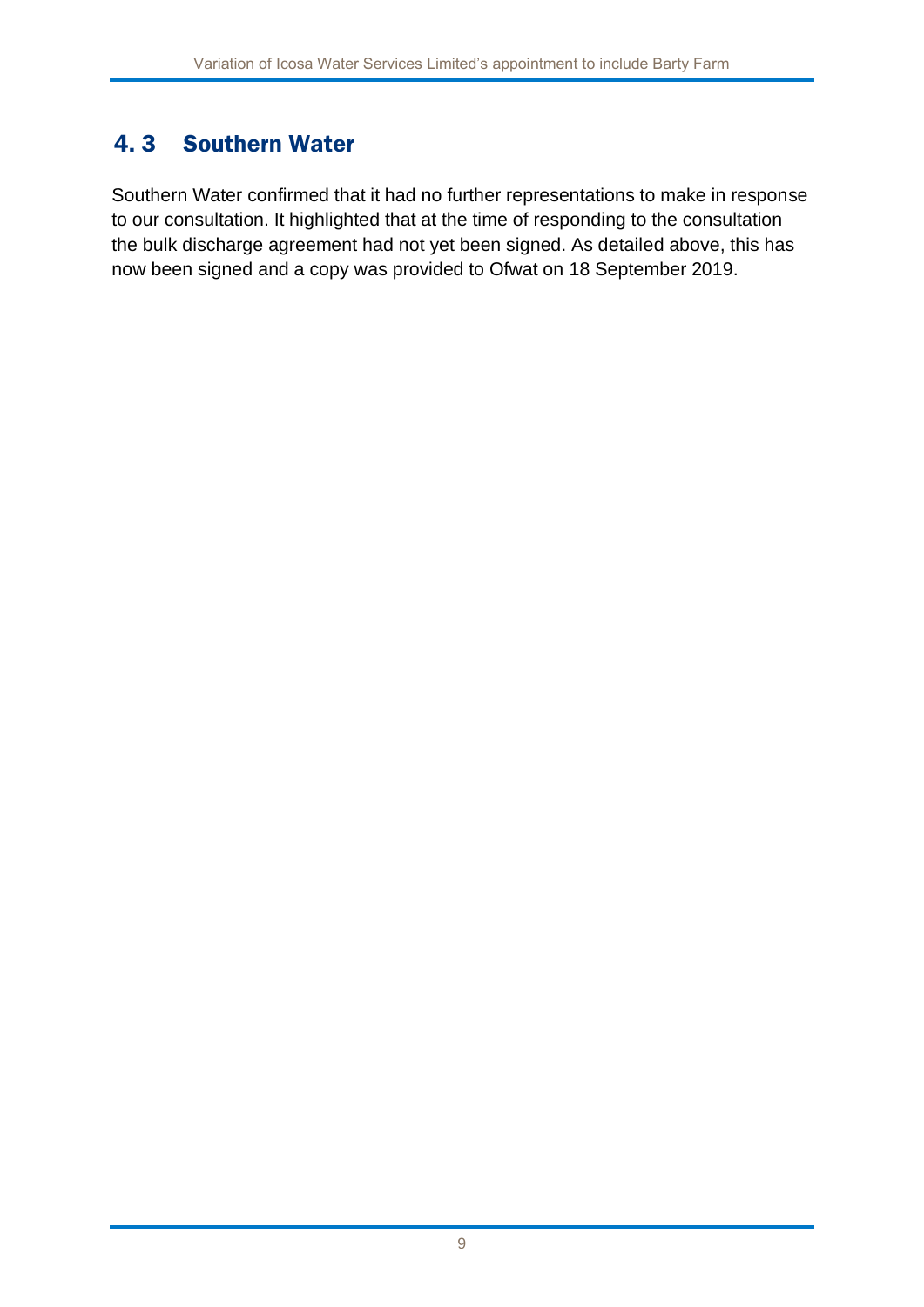# 5. Conclusion

Having assessed Icosa's application, and having taken account of the responses we received to our consultation, we decided to grant a variation to Icosa's area of appointment to allow it to serve the Site for sewerage services. This variation became effective on 2 October 2019.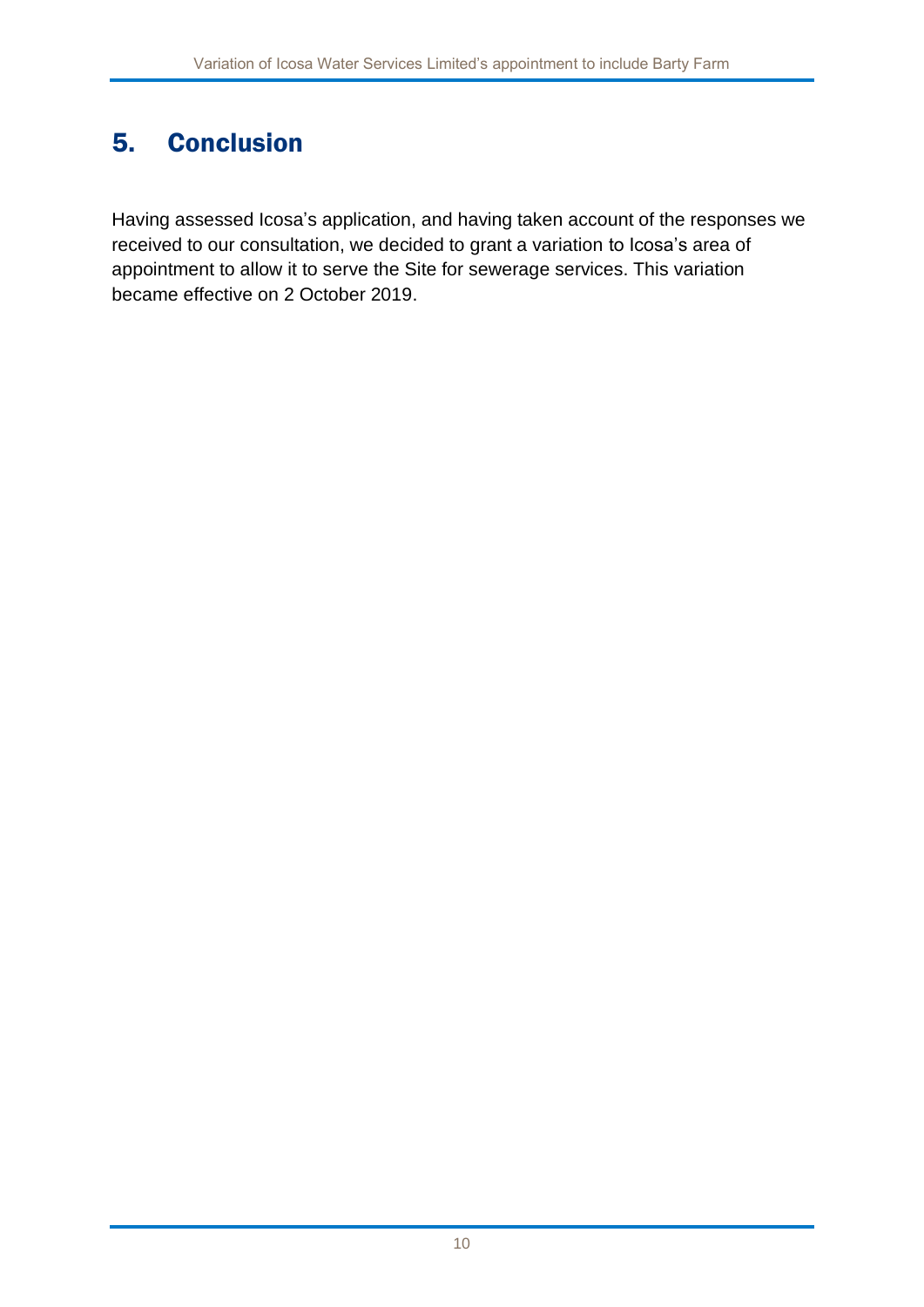# Appendix 1: Site Map